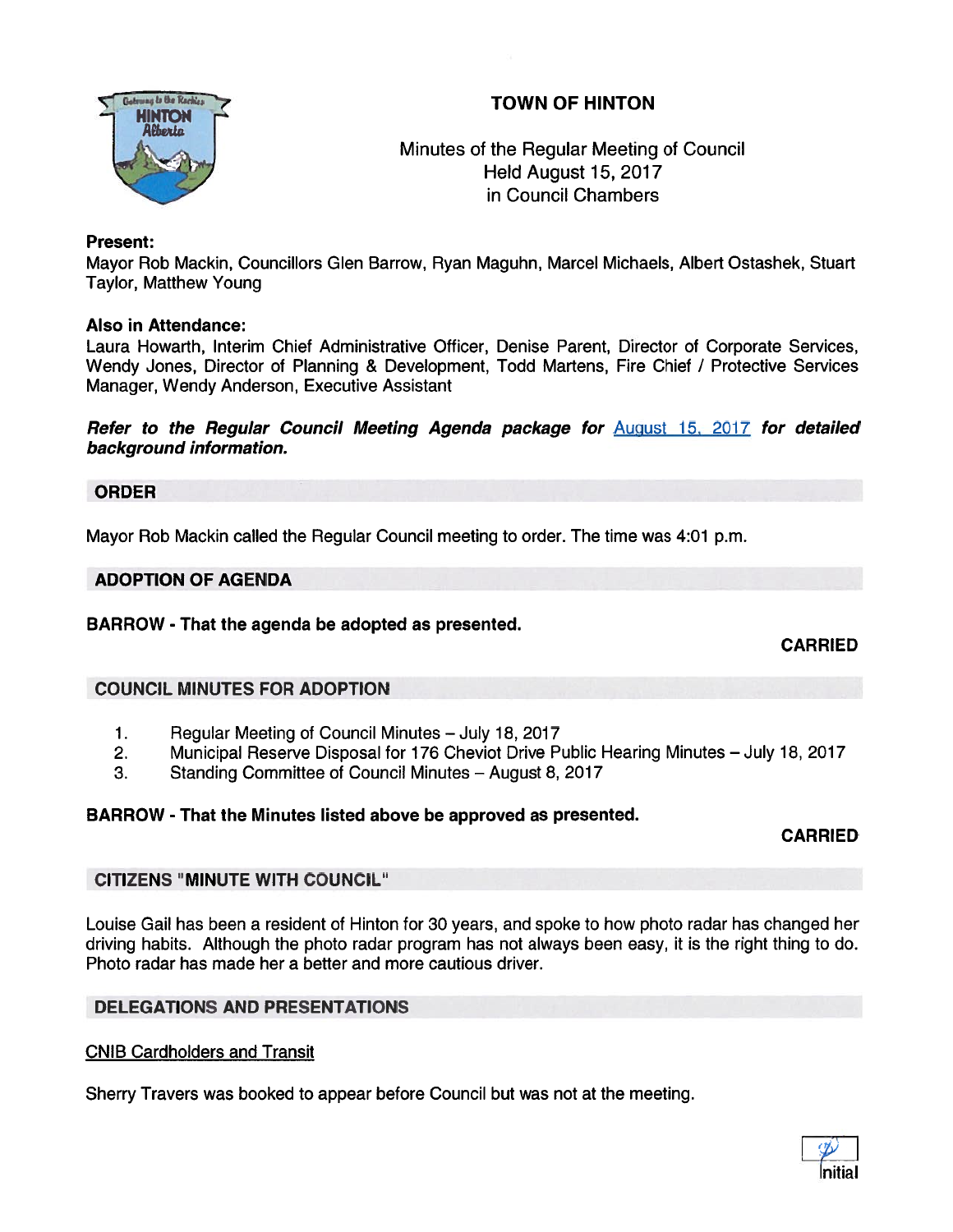# Automated Traffic Enforcement (ATE) Committee Quarterly Report

Todd Martens provided <sup>a</sup> presentation to Council on the activity of the ATE Enforcement Committee which will be provided with the August 15, <sup>2017</sup> (Attachment #1) meeting minutes.

S/Sgt Chris Murphy was introduced to Council and he spoke briefly to the importance of community engagemen<sup>t</sup> and strong communication.

OSTASHEK - That Council direct the stop sign program remain suspended and the initiation of the red light program be pu<sup>t</sup> on hold until Council can discuss the program with the ATE Oversight Committee in November.

#### CARRIED

MAGUHN - That Council directs Administration to procee<sup>d</sup> to send <sup>a</sup> letter of suppor<sup>t</sup> for the crosswalk program to the Justice & Solicitor General

CARRIED

#### PUBLIC HEARINGS

Municipal Reserve Disposal for 176 Cheviot Drive (Continuation)

Please refer to the Public Hearing Minutes for Municipal Reserve Disposal for <sup>176</sup> Cheviot Drive (Continuation) dated August 15, 2017.

#### Land Use Bylaw No. 1088-2 for Rezoning <sup>180</sup> Cheviot Drive (Rescheduled)

Please refer to the Public Hearing Minutes for Land Use Bylaw No. 1088-2 for Rezoning <sup>180</sup> Cheviot Drive (Rescheduled) dated August 15, 2017.

<sup>A</sup> break was called at 6:10 p.m. with Council resuming at 6:22 p.m.

#### ACTION ITEMS

Young — That Council extend the time for the Regular Council Meeting beyond 3 hours.

CARRIED

#### 1. Municipal Reserve Disposal for 176 Cheviot Drive

BARROW - That Council accep<sup>t</sup> the Municipal Reserve Disposal for <sup>176</sup> Cheviot Drive repor<sup>t</sup> as information and no further action be taken.

CARRIED

MAGUHN — That Council direct Administration to bring back Land Use Bylaw #7088 for amendment to 176 Cheviot Drive Plan 5662RS Block 13, Lot R1 for the rezoning to S-PRK. CARRIED

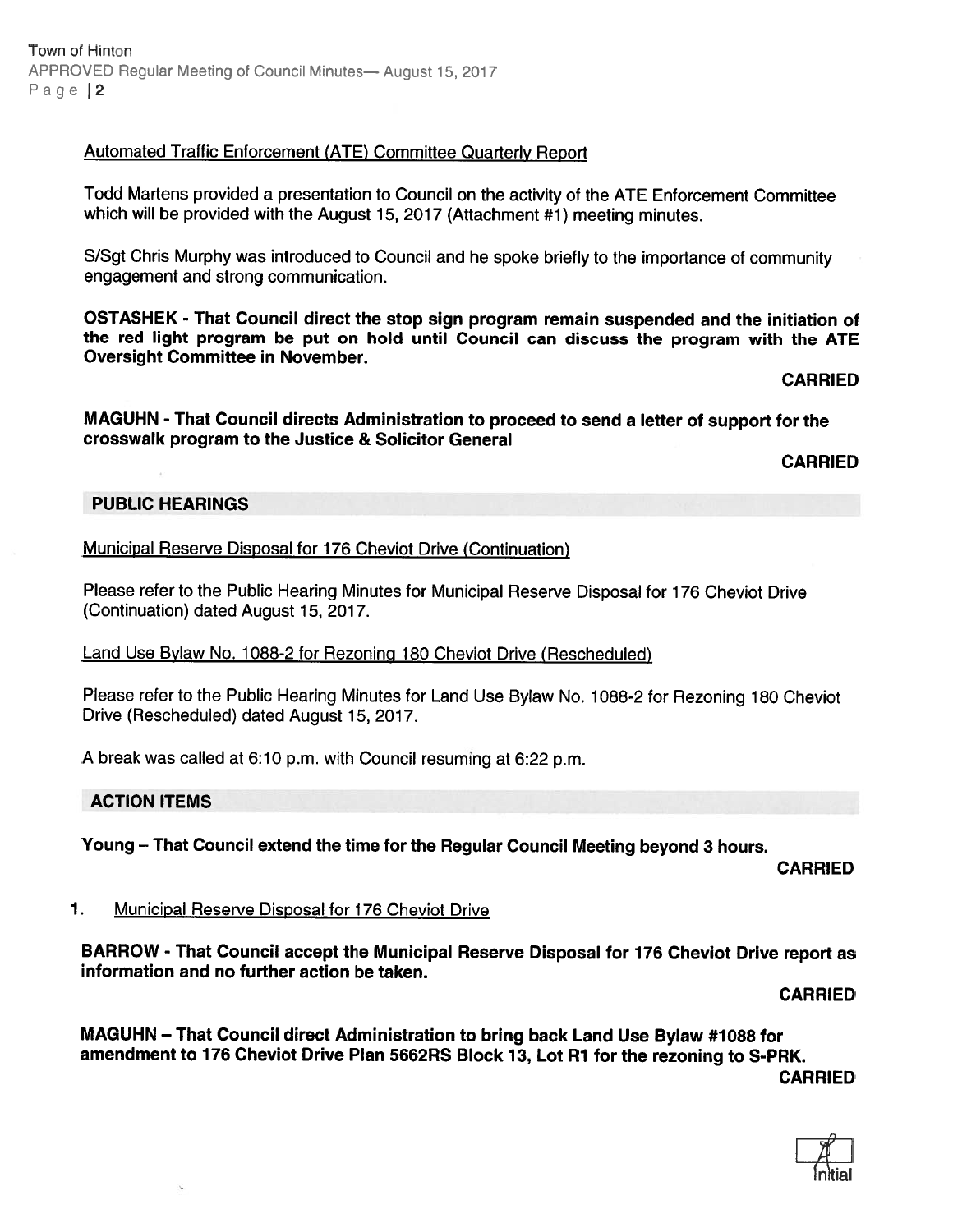Town of Hinton APPROVED Regular Meeting of Council Minutes- August 15, 2017 Page | 3

### 2. Land Use Bylaw No. 1088-2 for Rezoning 180 Cheviot Drive

The Request for Decision for the second public hearing on Land Use Bylaw No. <sup>1088</sup> was removed from the agenda as the motion to create access in Action Item #1 was not successful.

3. West & East Area Structure Plans

WEST AREA STRUCTURE PLAN — BYLAW NO. 1117

# MAGUHN — That the West Area Structure Plan Bylaw No. <sup>1117</sup> receive First Reading.

CARRIED

# EAST AREA STRUCTURE PLAN — BYLAW NO. 1118

BARROW — That the East Area Structure Plan Bylaw No. <sup>1118</sup> receive First Reading.

CARRIED

4. Council Remuneration Review

BARROW - That Council approve the revised Council Remuneration Policy #052, effective October 17. 2017.

CARRIED

5. FOIP Regulation Information re. Order 2015-03

YOUNG - That Council accept the FOIP Regulation Information re. Order 2015-03 as information. CARRIED

# INFORMATION ITEMS

1. Council Information Package #1, #2, #3 and #4 for August 15, <sup>2017</sup>

# TAYLOR - That Council Information Package #1, #2, #3 and #4 for August 15, <sup>2017</sup> be accepted for information.

CARRIED

# REPORTS FROM MAYOR, COUNCIL, CHIEF ADMINISTRATIVE OFFICER

1. Council Reporting (Training/Conterences/CEAC, Listening Teams. All Other Committees) Councillors reported on the various committees, meetings and activities they attended since the last

Regular Council meeting and what they <sup>p</sup>lan on attending in the coming weeks.

# MAGUHN — That Council direct Administration to implement <sup>a</sup> zero cost transit pass for all CNIB card holders in Hinton.

MOTION WITHDRAWN

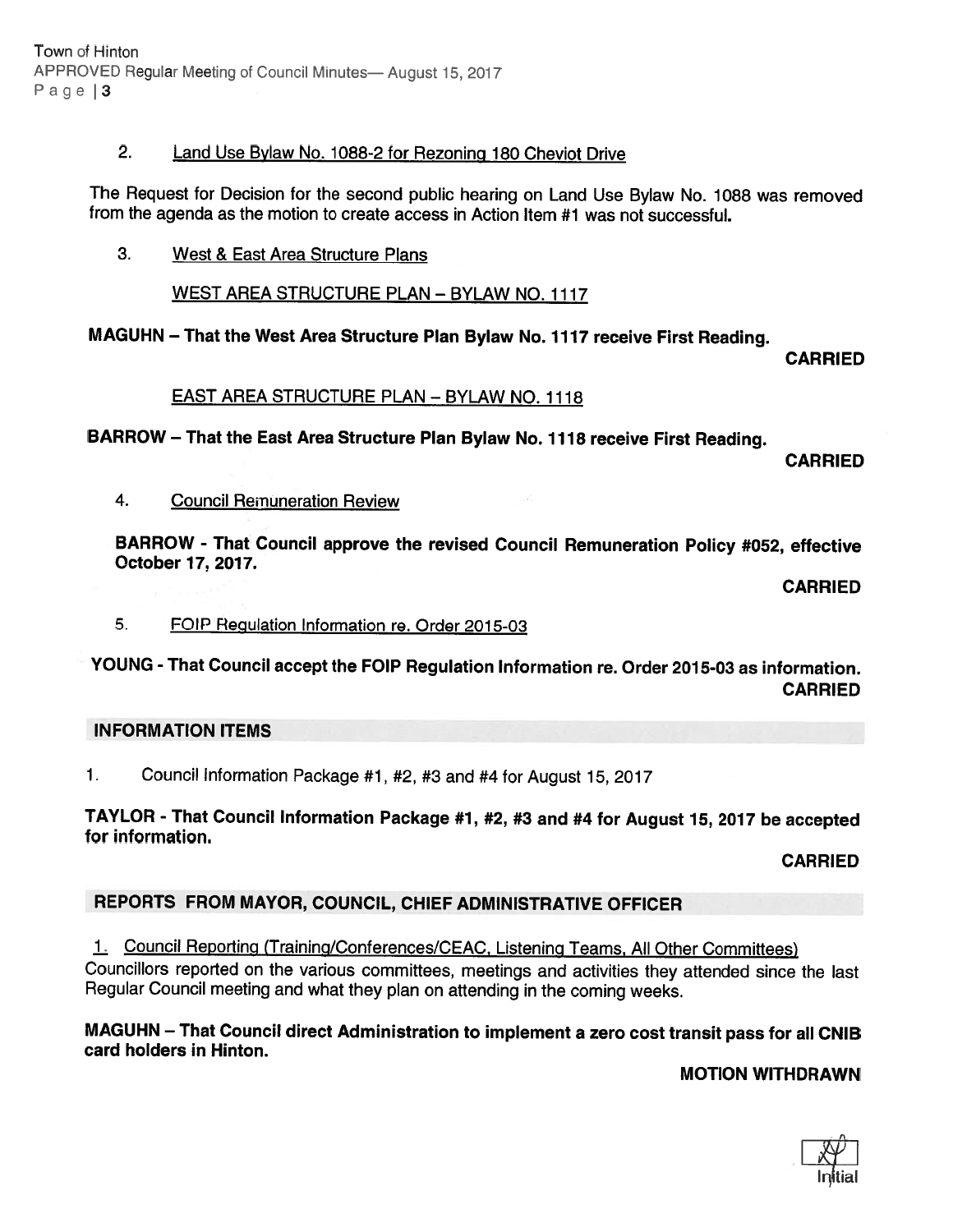BARROW — That Council direct Administration to bring back the May 23, 2017 repor<sup>t</sup> to <sup>a</sup> Standing Committee with additional information on the needs in the community to ensure the inclusiveness in regards to Transit.

CARRIED

CARRIED

- 2. Councillor Intormation Requests (Email)
- 3. Interim Chief Administrative Officer Report

Laura Howarth, Interim Chief Administrative Officer, provided an update on administrative matters.

#### ADJOURNMENT

#### BARROW - That the Regular Meeting of Council adjourn.

The time was 8:15 p.m.

Mayor

rest

Director of Corporate Serices

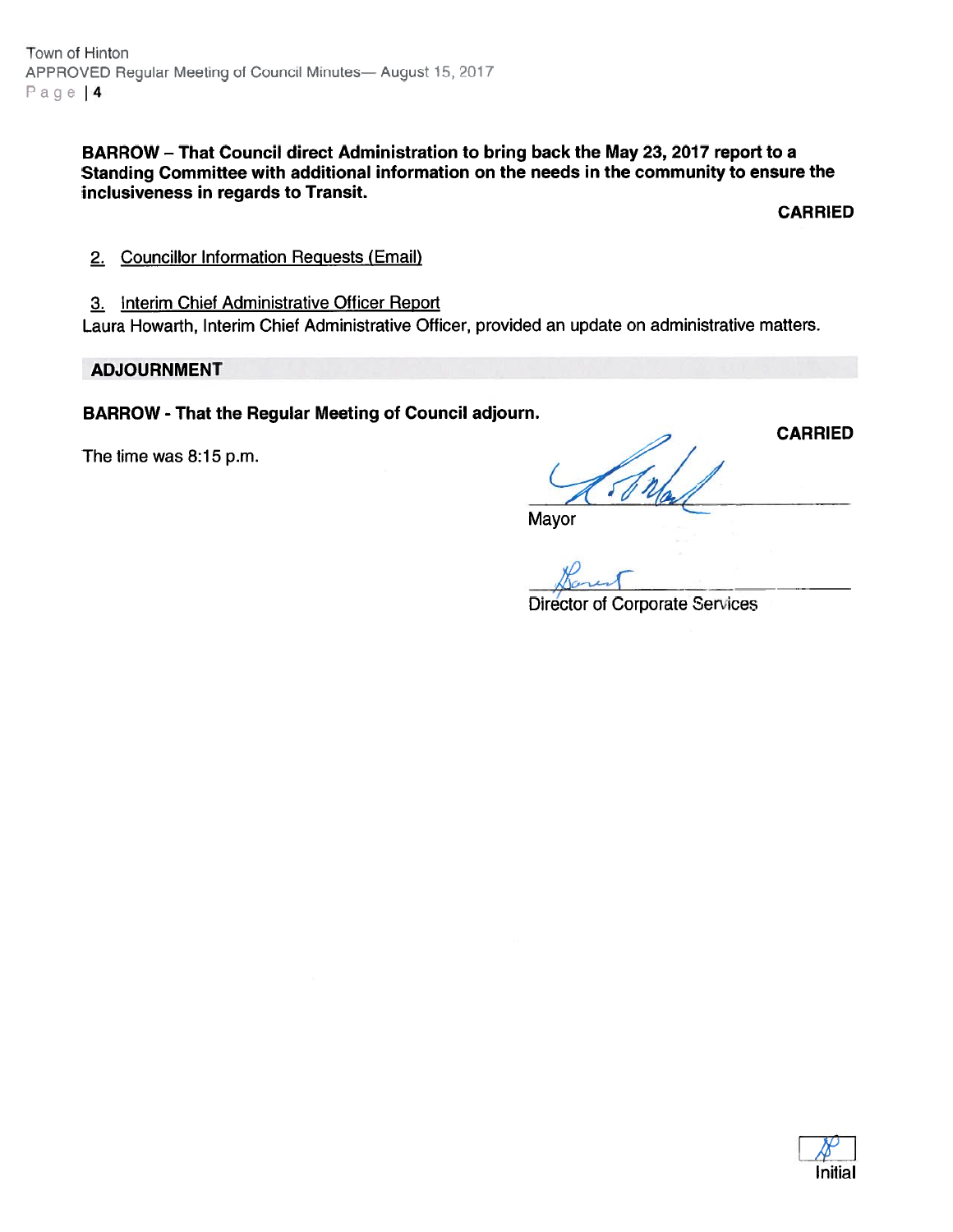Attachment # 1

08/15/17





1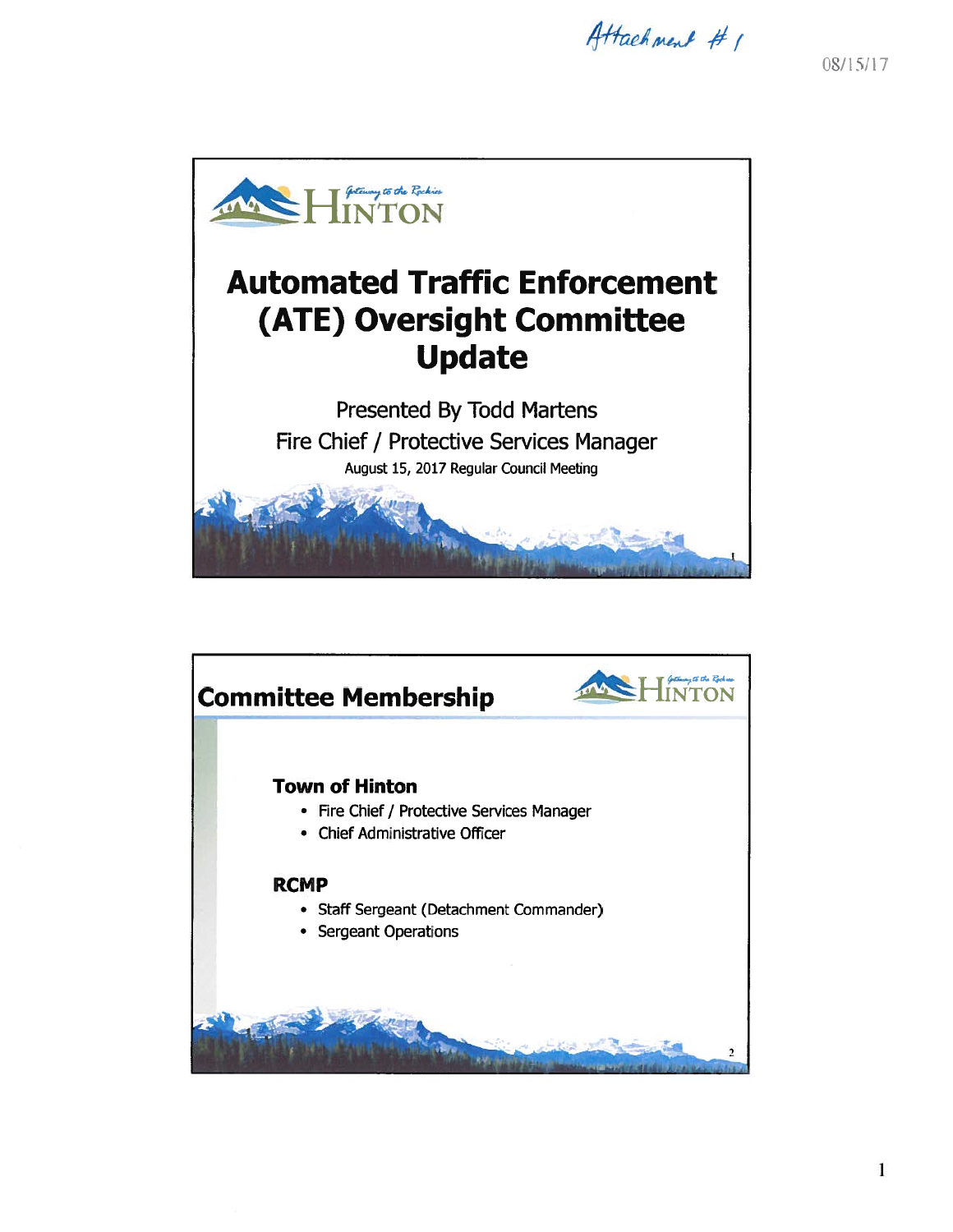

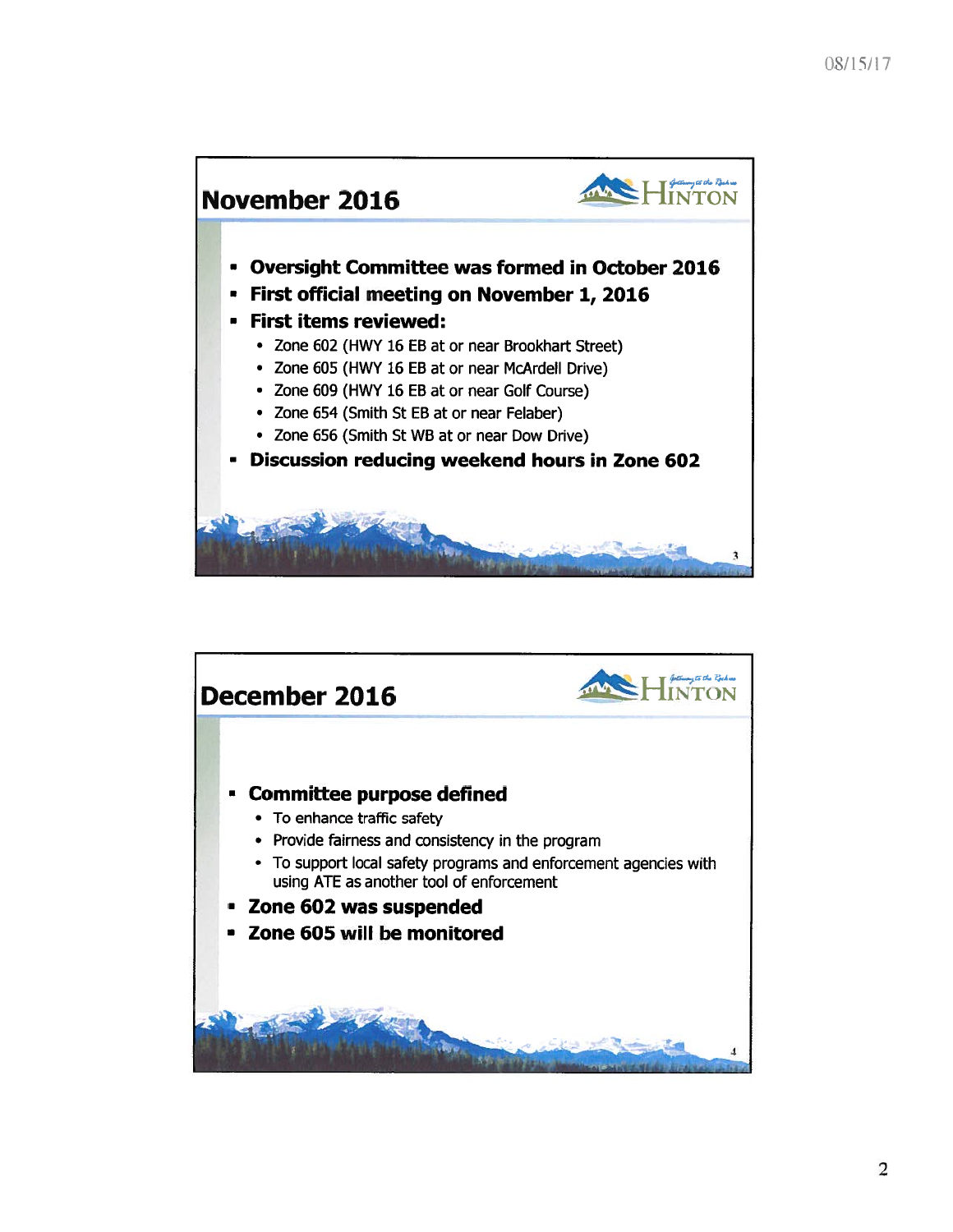

![](_page_6_Picture_2.jpeg)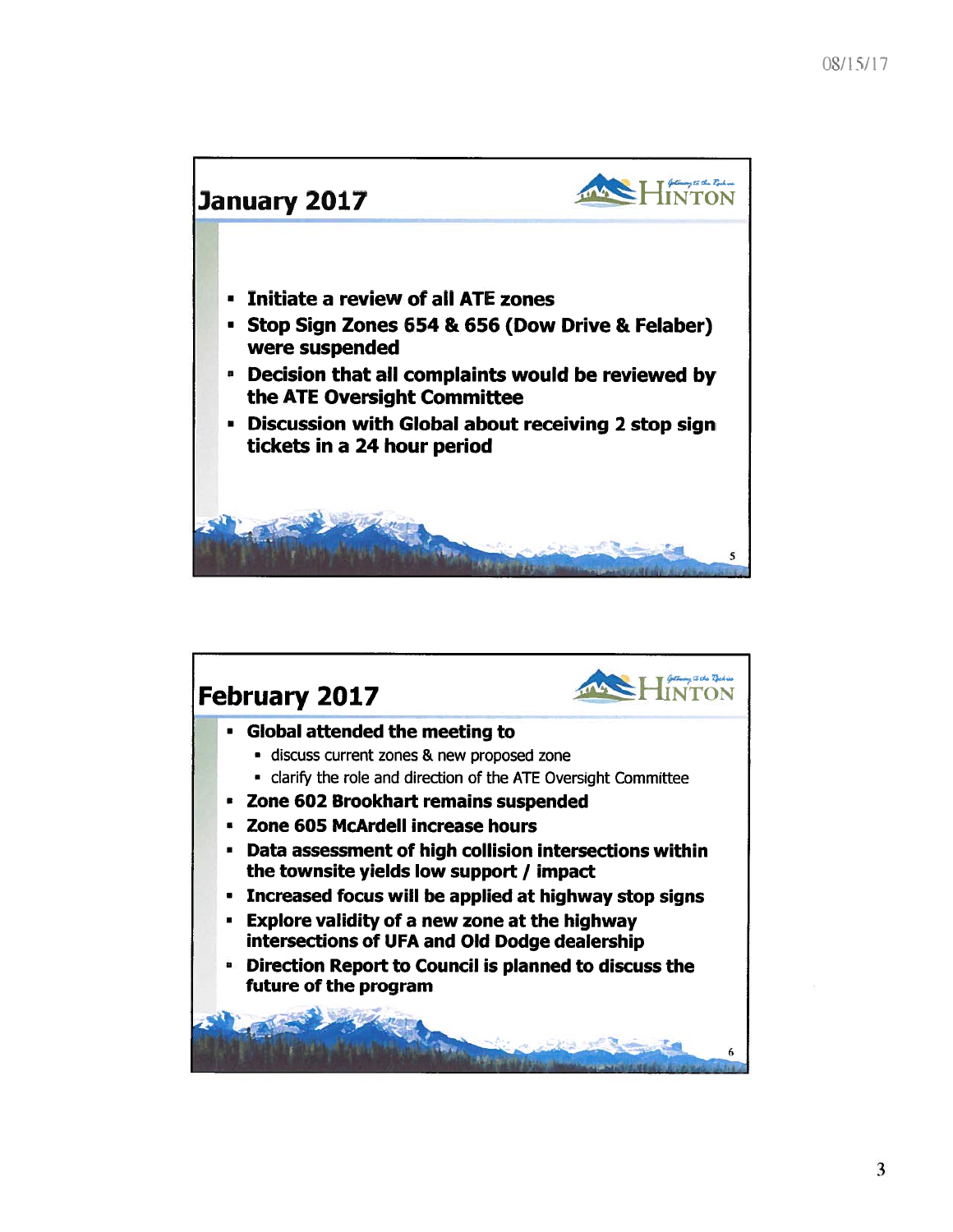![](_page_7_Figure_1.jpeg)

![](_page_7_Picture_2.jpeg)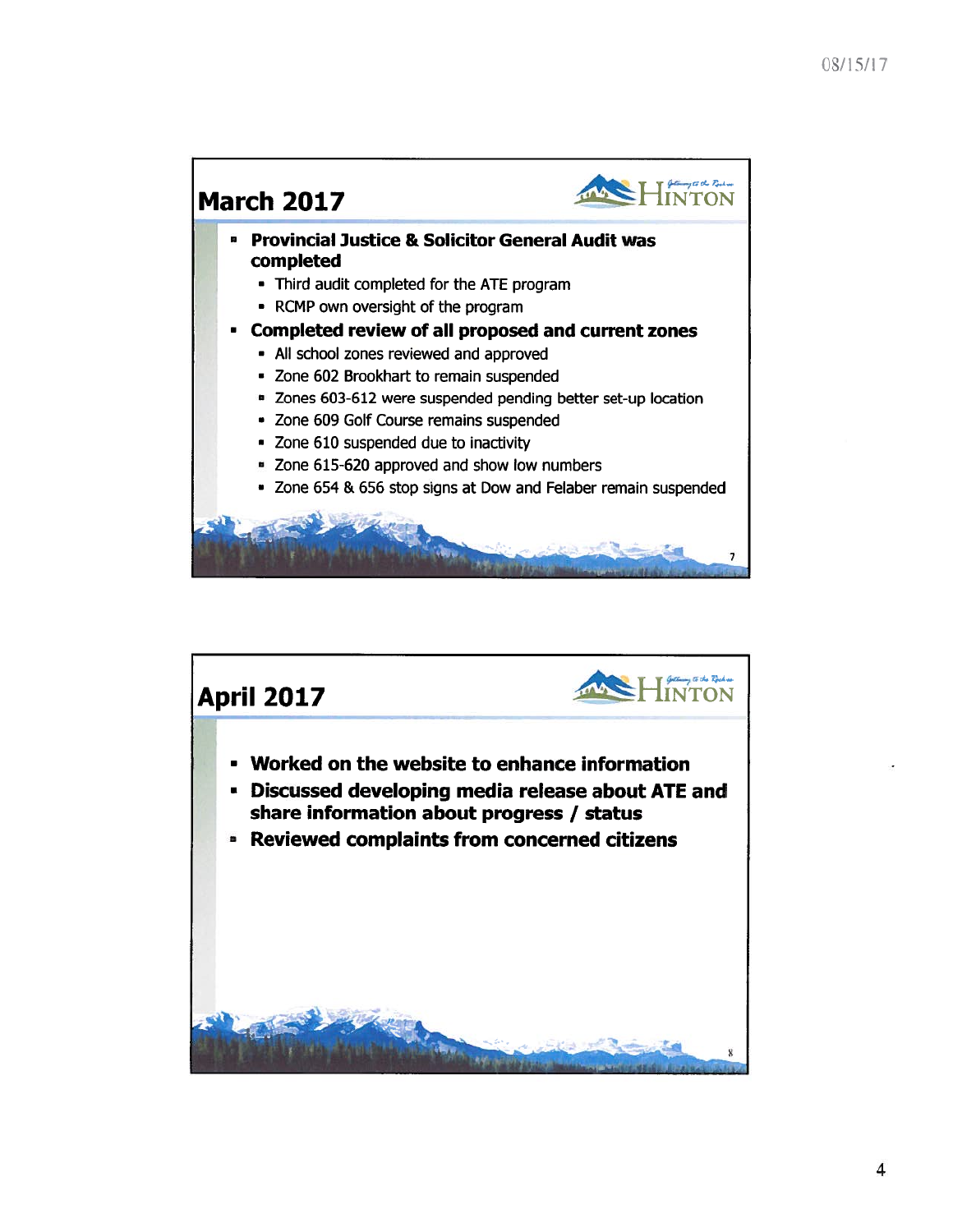![](_page_8_Figure_1.jpeg)

| $H$ MYON<br><b>Statistics</b> |                                                    |              |                |                         |                 |                    |              |                    |  |
|-------------------------------|----------------------------------------------------|--------------|----------------|-------------------------|-----------------|--------------------|--------------|--------------------|--|
|                               | <b>ATE Violations per Hour</b>                     |              |                |                         |                 |                    |              |                    |  |
|                               | School / Playground Zenes                          |              |                |                         |                 |                    |              |                    |  |
| Zone                          | Location                                           | Visieriana   | <b>Highers</b> | <b>II don't Hidrald</b> | Seeed Unit      | <b>Avas Speed</b>  |              | <b>Ponsity</b>     |  |
| 624                           | Tamarack Avenue NB at or near Crescent Valley Sch  | 3.03%        | 119.35         | 0.9                     | 30              | 443                |              | 125.79             |  |
| 2.27                          | Maligne Drive WB at or near Fr. G. Redmond School  | $\alpha$     | 3.37           | <b>GB</b>               | 30              | 0.0                | s            |                    |  |
| 6.2息                          | Makene Drive ( B at or near Fr. G. Redmond School  | $\circ$      | 12.05          | 00                      | 30 <sub>0</sub> | 0.0                | ¢            |                    |  |
| 6.29                          | McLeod Avenue EB at or near Mauntain View Scho     | 34           | 41.77          | ◎血                      | 50              | 42.3               |              | 113.47             |  |
| 630                           | McLeod Avenue WB at or near Mountain View Scho     | 雄盘           | 10191          | 09                      | 30              | 42.9               |              | 118,32             |  |
| 631                           | Surrwagta Drive SB at or near H. Collinge School   | $\circ$      | 3.40           | 0.0                     | 30              | QQ                 | 电            |                    |  |
| 632                           | Surrivagita Drive NB at or near H. Collinge School | $\mathbf{a}$ | 10.05          | 商生                      | 30 <sub>0</sub> | 43.0               |              | 313.00             |  |
|                               |                                                    | 226          | 296 12         | $0$ .                   |                 |                    |              |                    |  |
| Larray                        | Spood Zones<br><b>Location</b>                     | Vlatations   | <b>Hours</b>   | <b>B</b> most Manus     | Saved Limit     | <b>Avec Salesd</b> |              | <b>Avg Penalty</b> |  |
| $6-02$                        | Highway 16 WB at or near Dow Drive                 | 171          | 139 28         | 1.2                     | m               | 100 5              |              | 373.85             |  |
| 603.                          | Highway 16 Cil at or near Parks West Mall          | 699          | <b>350.87</b>  | 44                      | 20              | <b>前期、学</b>        | s            | 157.78             |  |
| 605                           | Highway 16 EB at or rear McArdell Drive            | 726          | <b>SBB.00</b>  | 4.0                     | no              | 09.3               | 张            | 363.69             |  |
| 630                           | Hudrway 16 WB at or neer L&W Plzza                 | 22           | 65.75          | $3 - 2$                 | 64D             | 25.3               | s.           | 110.70             |  |
| 612                           | Highway 16 WB at or near Parks West Mall           | 255          | 66.77          | 3.8                     | 70              | 集長さ                | s            | 123 43             |  |
| 635                           | Switzer Orive WB at or near Robb Road              | 17           | 82.78          | 0.2                     | 60              | <b>76.5</b>        | 生            | <b>140 65</b>      |  |
| 619                           | Switzer Drive WB at or near Curling Club           | $\sigma$     | 33.32          | 0.0                     | 60              | 00                 | 生            |                    |  |
| 620                           | Switzer Drive ES at or near Curling Oub.           | 2            | 64.48          | 0.0                     | 60              | <b>74.0</b>        | 生            | 117.50             |  |
| 633                           | Mountain Street WB at or near Maligne Drive        | 農            | 40.50          | 0.2                     | 50              | 66.3               | s            | 13743              |  |
| 634                           | Mountain Street CB at or near Fairfax Orive        | 69           | 122.62         | 自告                      | <b>SD</b>       | 64.8               | $\mathbf{S}$ | 128.14             |  |
| 635                           | Mountain Street WB at or noar Seabolt Drive        | $\circ$      | 25.53          | 0.0                     | SO <sub>2</sub> | 0.0                | s            |                    |  |
| 636                           | Mountain Street EB at or new Reimer Orive          | 37           | 29.18          | 0.6                     | 50              | 64.4               |              | 123.76             |  |
| 637                           | Mountain Street WB at or near Cral Square          | a            | 25.27          | 0.4                     | 50              | 643                | ¢            | 122,22             |  |
| 633                           | Mountain Street EB at or near Ceal Square          | $\circ$      | 33.33          | 0Q                      | 50              | 0.0                | 玉            |                    |  |
|                               |                                                    | 7044         | 1049.78        | 3.9                     |                 |                    |              |                    |  |
|                               |                                                    |              |                |                         |                 |                    |              |                    |  |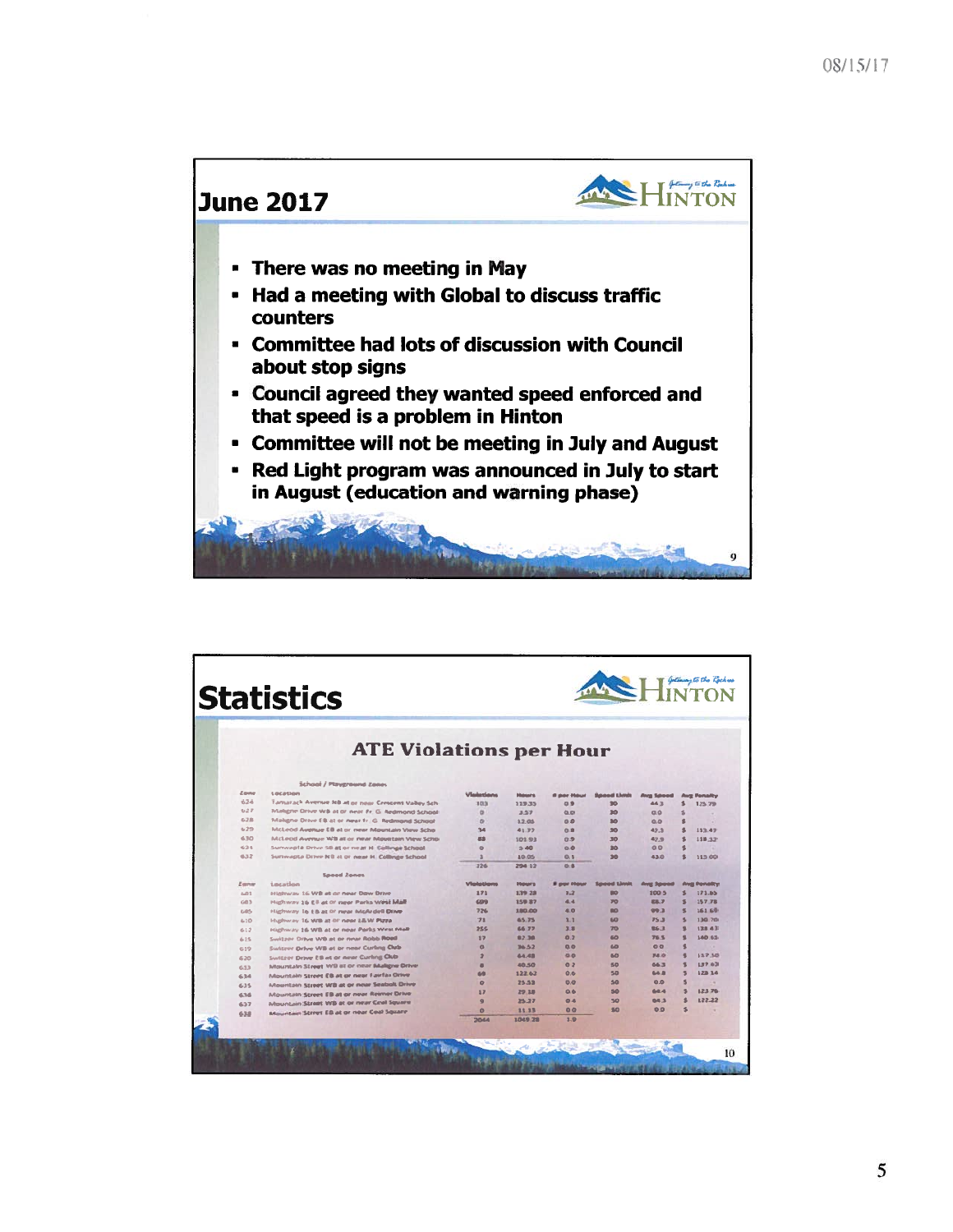|               | <b>ATE Violations per Hour</b>                                                                         |                                |                         |                       |         |
|---------------|--------------------------------------------------------------------------------------------------------|--------------------------------|-------------------------|-----------------------|---------|
|               | Stop Sign / god Light Zenes                                                                            |                                |                         |                       |         |
| Zame          | Locasion                                                                                               | Violations                     | <b>Distances</b>        | <b>If more States</b> |         |
| 4.5.3         | Finlation Road SB at Highway 16                                                                        | IS43                           | □用 2名                   | 1.8                   |         |
| $45.5 - 46$   | Smith Street £1i at Felaber Road                                                                       | 43                             | 14.52                   | 3.01                  |         |
| 45.55.65      | Smith Street WB at Dow Drive                                                                           | 216                            | 81.00                   | 3.5                   |         |
| 4, 5, 8       | Cormichael Lane WB at Jurys Street                                                                     | 134                            | 54.08                   | 2.3                   |         |
| 4.5.88        | Corrolcheel Cenn ( B at Jarvis Street                                                                  | 5 <sup>2</sup>                 | <b>1958</b>             | 0.6                   |         |
| 659           | Correcheel Lene SB at Jarvis Street                                                                    |                                | 100                     | 2.0                   |         |
| $E_1/E_2$ $2$ | Carrnichael Lane WB at Maler Street                                                                    | 115                            | 生生 縣生                   | 本 生                   |         |
| 0-0-0         | Bouth Avenue WB at Drinnan Way                                                                         |                                | 3.50                    | 9.3                   |         |
| 高齢化           | Hardlity Avenue EB at Drimnen Way                                                                      |                                | 3.00                    | 3.0                   |         |
| 673           | Macleod Avenue EB at Mountain Street                                                                   |                                | 14.23                   | 0.1                   |         |
| GJ3           | Mountain Street NH at Idecleod Avenue                                                                  |                                | 12.33                   | $\sqrt{2}$<br>B       |         |
| ムツル           | Carmichael Lane WB at Mountain Street                                                                  | 选集                             | 36 68                   | A 5.                  |         |
| 4,245         | Cermiched Lane Ett at Mountain Street                                                                  | 377                            | 38.00<br>2.75           | O <sub>A</sub>        |         |
| 6.7月          | Athabetca Avenue (B at Drinnan Way                                                                     |                                | 3,000                   | 20                    |         |
| 6.70          | Drimnan Way N9 at Athabasca Avenue                                                                     |                                | 2.33                    | 1.0                   |         |
| 6.80          | Drennan Way 58 at Athabasca Avenue                                                                     | $\overline{\mathbf{z}}$        | 1,50                    | 2.3                   |         |
| 直接文           | Collings Road EB at Mountain Street (North Entry)<br>Collinge Road EB at Mountain Street (South Entry) | 42                             | 38.92                   | 3.5                   |         |
| 6.87          |                                                                                                        | 38                             | 44.85                   | 08                    |         |
| $6 - 3$       | Macleod Avenue EB at Switzer Drive                                                                     | 641                            | 372.42                  | 2.9                   |         |
|               | <b>Total Hours Operated</b>                                                                            |                                | <b>Texal Violations</b> |                       |         |
|               |                                                                                                        | <b><i><u>Statement</u></i></b> | Steam                   |                       |         |
|               | 17% in School / Playground Zones                                                                       | 2270                           | 699                     | 171542                | $3 - 7$ |
|               | 6.1% in Sowed Zones                                                                                    |                                |                         |                       |         |
|               | 2.2% In Stop Sign / Red Light Zones                                                                    |                                |                         |                       |         |

![](_page_9_Figure_2.jpeg)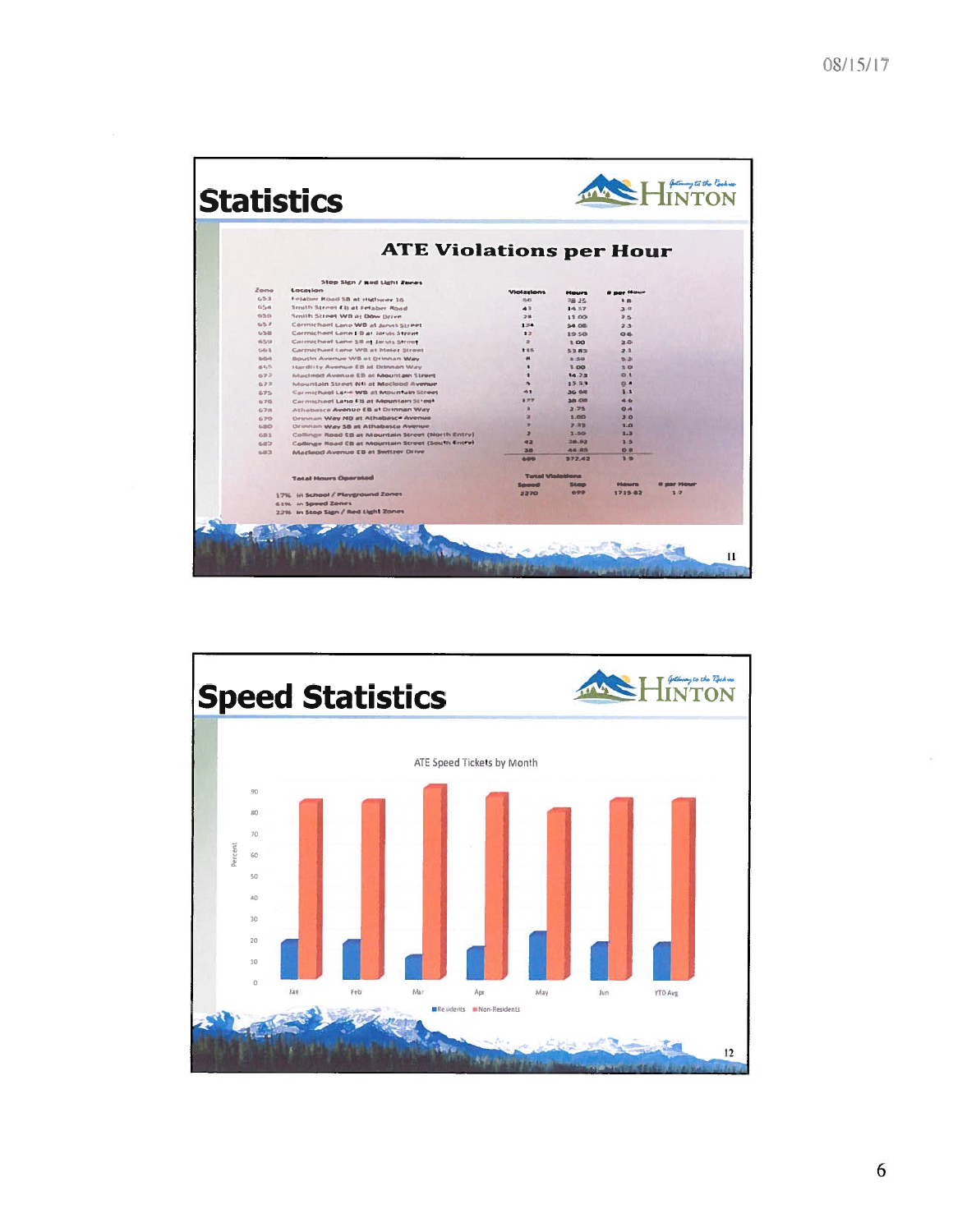![](_page_10_Figure_1.jpeg)

![](_page_10_Picture_2.jpeg)